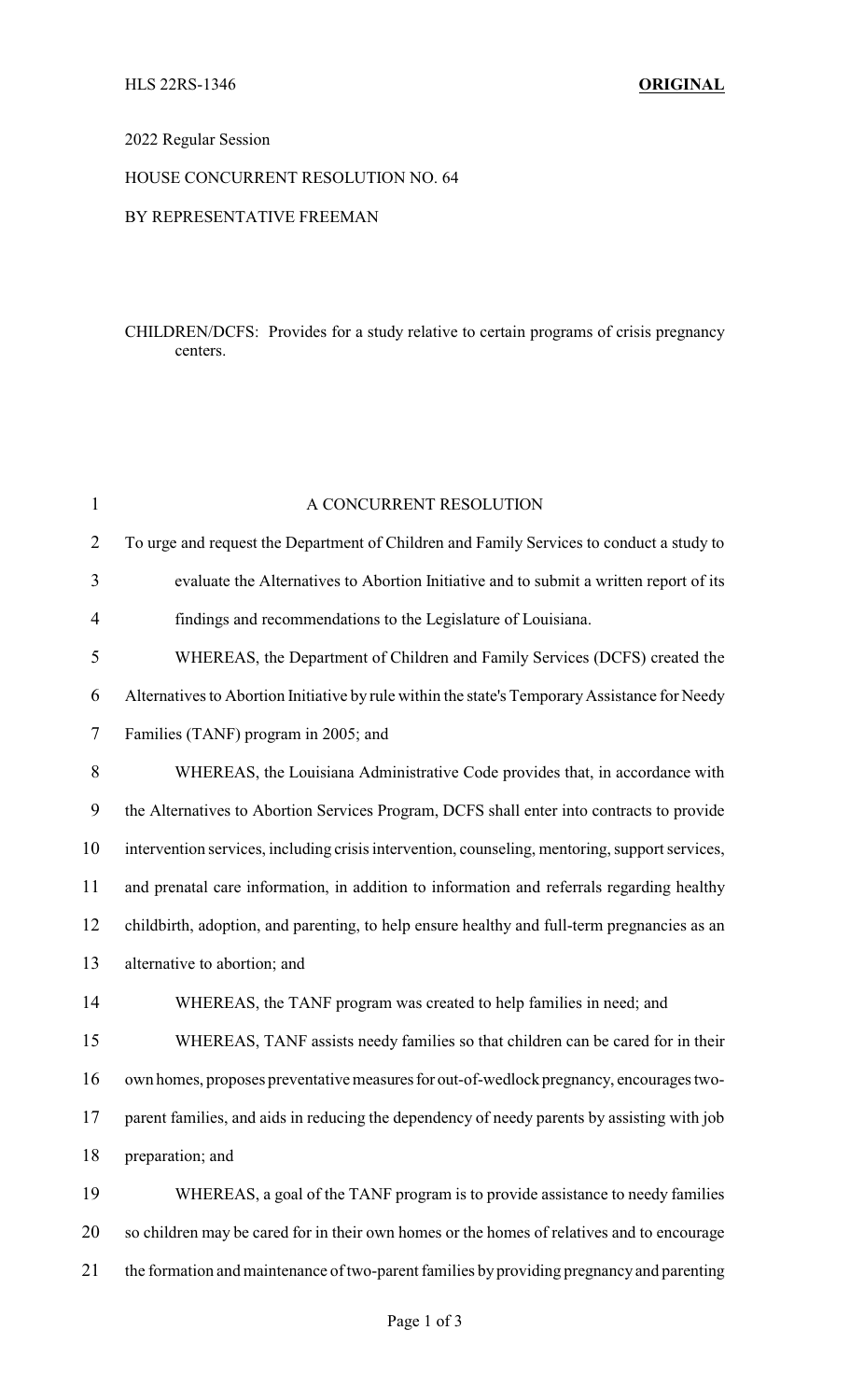#### HLS 22RS-1346 **ORIGINAL**

 support to low-income women, their male partners, and families who are experiencing an unplanned pregnancy; and

 WHEREAS, having information on the financing, contractor performance, and outcomes of the Alternatives to Abortion Initiative from a recent ten-year period will be valuable to the legislature in its efforts to evaluate this program.

 THEREFORE, BE IT RESOLVED that the Legislature of Louisiana does hereby urge and request the Department of Children and Family Services to conduct a study to evaluate the Alternatives to Abortion Initiative.

 BE IT FURTHER RESOLVED that the goal of such study shall be the evaluation of the Alternatives to Abortion Initiative's effectiveness and outcomes, including evidence that the program is primarily serving pregnant women who are seeking abortions, evidence that the abstinence education provided by contractors has measurably delayed the sexual activity of program clients, evidence of an increased number of healthy, full-term, unplanned pregnancies, evidence of improved health and well-being of women experiencing an unplanned pregnancy, and evidence of the program's success in reducing the recurrence of adverse birth outcomes.

17 BE IT FURTHER RESOLVED the study shall include the following information relative to crisis pregnancy centers and the Alternatives to Abortion Initiative:

 (1) The annual amount of funding allocated to the Alternatives to Abortion Initiative from TANF.

 (2) All other sources of funding for the Alternatives to Abortion Initiative and the 22 amount allocated from each source.

 (3) All requests for proposals, responses to requests for proposals, approved or denied, and all contracts awarded or amended.

 (4) All written reports relating to the initiative submitted by contractors and subcontractors to DCFS, including the DCFS and TANF Measures of Success monthly report and Quality Assurance Compliance reports.

 (5) Contractor performance data, including but not limited to the number of clients served, parenting sessions held, individual counseling services held, support service referrals, full-term pregnancies, and abstinence sessions held.